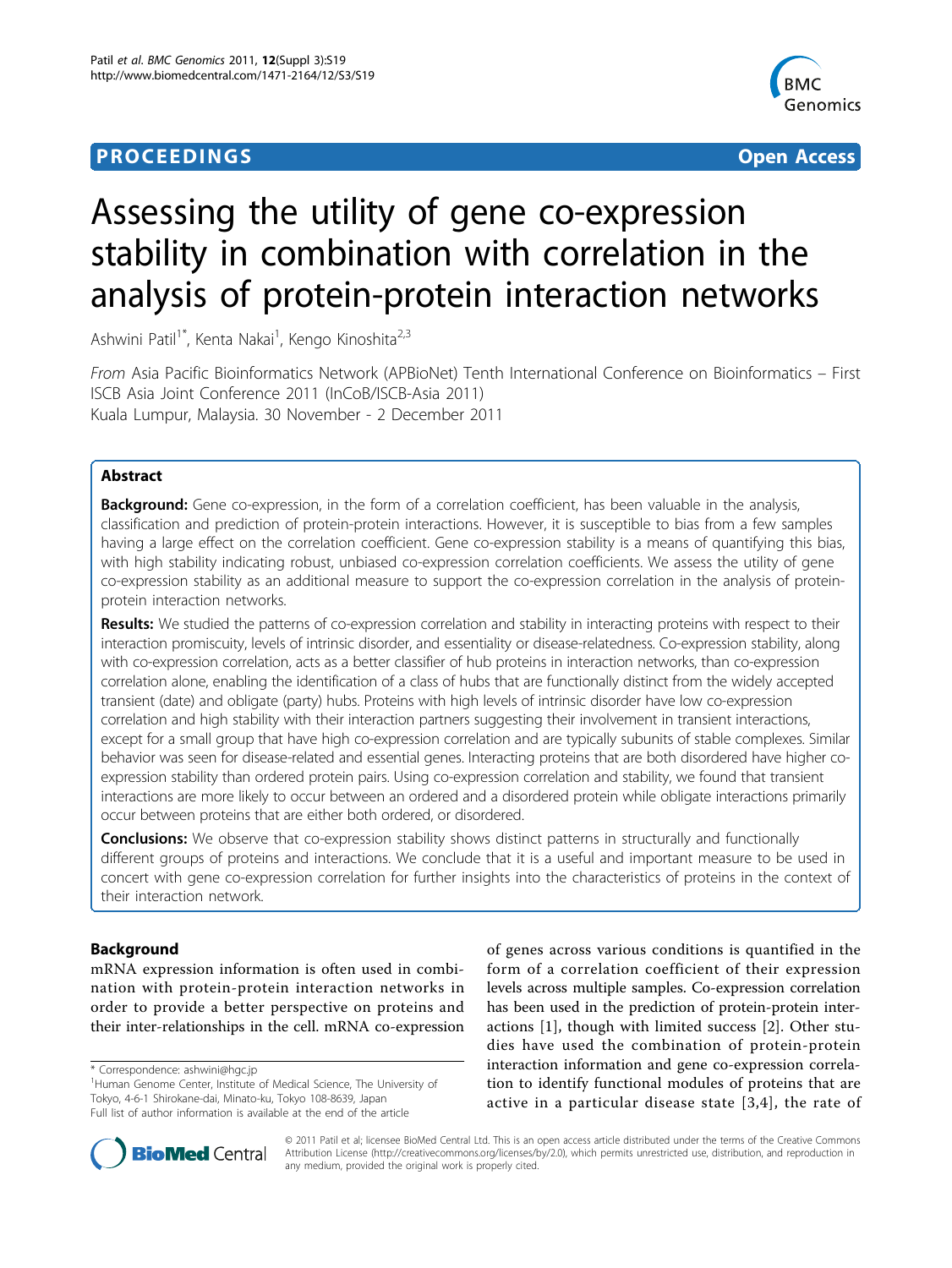evolution of proteins [[5](#page-10-0)], and the levels of disorder in co-regulated proteins [[6\]](#page-10-0). It has also been used as the primary means of classifying hub proteins in proteinprotein interaction (PPI) networks into date hubs and party hubs [[7\]](#page-10-0), or inter-modular and intra-modular hubs [[8\]](#page-10-0), independently and in combination with gene expression stability [[9,10\]](#page-10-0). In spite of being widely studied, this classification has not been replicated [\[11,12](#page-10-0)] and gene co-expression correlation as a sole means of classifying hubs has been shown to be unreliable [\[13](#page-10-0)], stressing the need for the use of additional information.

Undoubtedly, gene co-expression correlation is an important characteristic when used in the context of protein-protein interaction networks. However, it is often biased due to disproportionately large contributions of a few samples [\[14](#page-10-0)]. For instance, genes that are expressed in the same tissue often show a misleadingly high correlation coefficient in spite of the lack of a functional relationship. Gene co-expression stability quantifies the bias in the correlation coefficient by indicating the change in co-expression of a pair of genes on the removal of samples contributing most to the correlation coefficient. It has been shown that genes with high stability are functionally related in spite of low correlation coefficients. On the other hand, those with low stability have fragile co-expression which implies limited, or no functional relation [[14\]](#page-10-0). Thus, the co-expression stability may be viewed as a reliability measure of the co-expression correlation coefficient. The combination of correlation and stability represents the co-expression of genes across multiple samples along with the amount of bias there-in.

In this study, we investigate the usefulness of the gene co-expression stability in concert with co-expression correlation in the analysis of various characteristics of gene pairs in the context of the human protein-protein interaction network. Specifically, we study the relationship of gene co-expression correlation and stability with the interaction promiscuity of proteins, their levels of intrinsic disorder and their tendency towards essentiality and disease-relatedness. We demonstrate that the gene co-expression stability is a useful means of distinguishing different kinds of proteins in the protein-protein interaction network and can be used with the co-expression correlation coefficient for more effective analysis.

## Results

In order to evaluate the utility of gene co-expression stability in combination with co-expression correlation coefficient, we used a high confidence human proteinprotein interaction network from the database, HitPredict [[15\]](#page-10-0). Gene co-expression correlation coefficients were calculated for interacting protein pairs over 18800 samples from the Gene Expression Omnibus [[16](#page-10-0)] and normalized using the MAS5 algorithm. Stability was calculated as shown in Kinoshita and Obayashi [[14](#page-10-0)] and briefly described in the Methods (Equation 1). Genes pairs with co-expression correlation coefficient less than 0.2 were ignored since the stability measure was not found to be sufficiently informative below this threshold. This gave a dataset of 8182 interactions among 3715 proteins. We looked at various properties of the proteins and the interactions in relation to their gene co-expression correlation and stability.

## Co-expression correlation and stability in the proteinprotein interaction network

We studied the relationship between co-expression correlation and stability in pairs of interacting proteins (Figure [1a\)](#page-2-0). Correlation coefficient and stability are, in general, not highly correlated (Spearman's rank correlation =  $0.197$ ,  $p < 0.0001$ ) and thus provide independent sources of information about interacting proteins. Most interacting proteins pairs have a low co-expression correlation coefficient, making it a poor predictor of physical interactions among proteins, as has been previously observed [[2\]](#page-10-0). It is notable that most interacting proteins with large co-expression correlation coefficients (0.5 or greater) also have large stability values, with almost none having stability values below 0.5. These primarily represent interactions between members of stable protein complexes like the subunits of the proteasome degradation complex, or subunits of the replication helicase MCM complex. We study these outliers with special interest in the later analyses. Most interactions with co-expression correlation less than 0.5 show varying levels of stability. Low stability values in these interactions are indicative of high levels of bias and fragile coexpression correlation coefficients, which must be used with caution.

The average co-expression correlation coefficient and stability for each protein were calculated as shown in Equations 2 and 3, respectively (See Methods). Proteins show a distribution that is similar to interactions in the correlation coefficient and stability landscape (Figure [1b](#page-2-0)). Co-expression correlation and stability show no correlation (Spearman's rank correlation=0.013, p=0.22). There are, however, a few outliers with larger values of correlation and stability. Average co-expression correlation coefficients for proteins with low stability must be used with caution due to the large amount of bias.

## Hubs and hub types in the protein-protein interaction network

Figure [2](#page-2-0) shows the prevalence of hubs (proteins with 5 or more interactions) as a fraction of proteins within a specified range of average co-expression correlation and stability. Most hubs lie in areas of low co-expression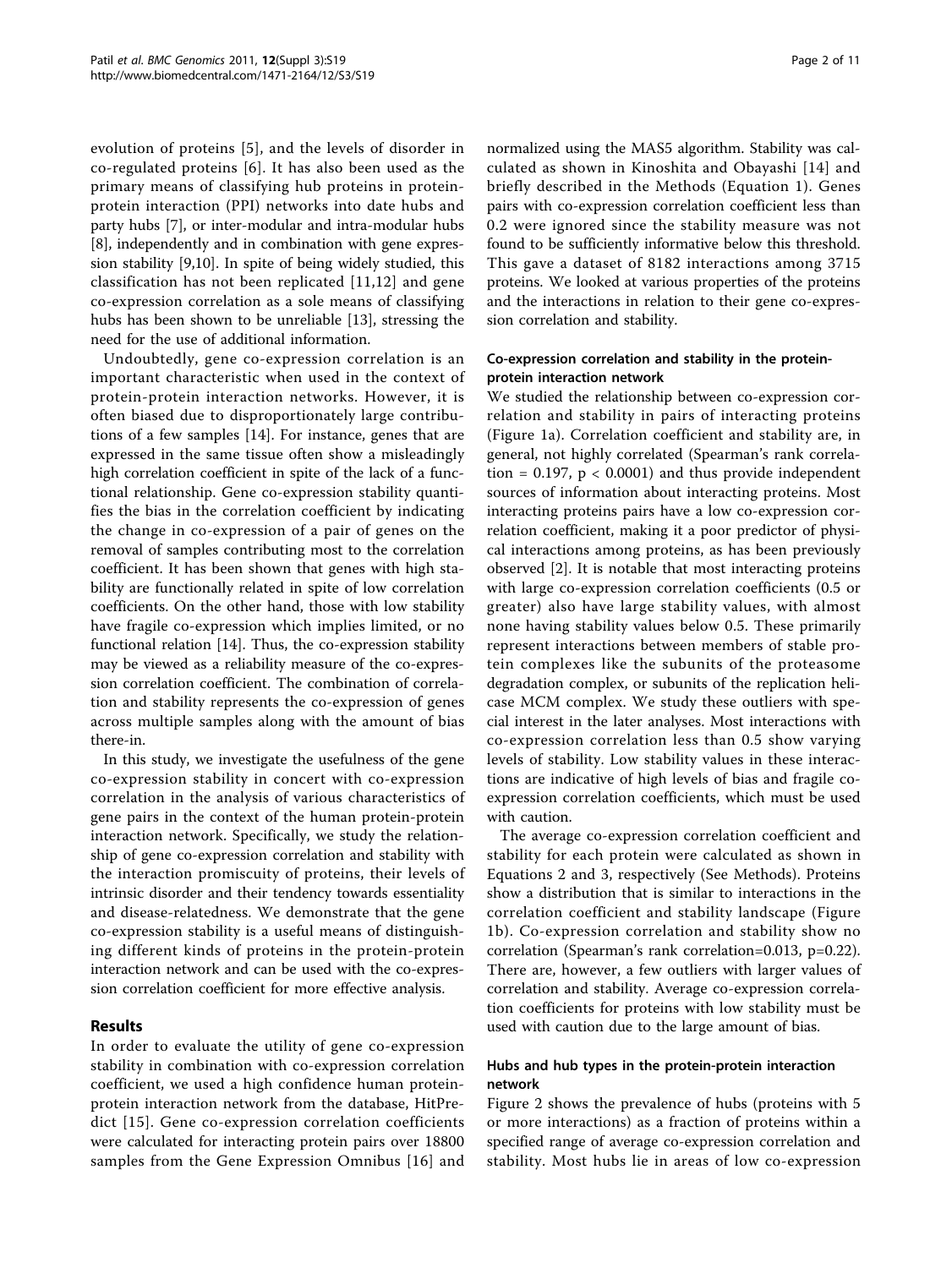<span id="page-2-0"></span>

correlation with their interaction partners and relatively high stability (Figure S1a,b in Additional File [1\)](#page-9-0). These hubs appear to participate primarily in transient interactions. A small number of hubs with high average coexpression correlation and high stability are



constitutively expressed with their interaction partners. The phenomenon of fragile co-expression is very rare in the interaction network as evidenced by the small number of hubs with high co-expression correlation and low stability.

The classification of hubs is a widley studied problem. Hubs have primarily been classified into transient (date, inter-modular) and obligate (party, intra-modular) hubs using co-expression correlation alone [[7,8\]](#page-10-0). However, these results are disputed [\[11-13](#page-10-0)]. They have also been classified using protein structure [[17\]](#page-10-0) and gene expression stability [\[9](#page-10-0)]. In spite of the various methods used, there is no consensus in the classification of hubs. We tested whether the previous classification of hubs is robust and if the stability measure can be used with the co-expression correlation coefficient to classify hubs into functionally independent groups. To perform this analysis, we divided hubs into 4 categories based on their correlation and stability values, and studied the differences in their network characteristics and functional annotations. Hubs were identified as proteins with at least 5 interactions within a particular category (Refer Table [1\)](#page-3-0). We ignored hubs in category 4 (correlation > 0.5 and stability  $\langle$  = 0.5) in our analysis since it contained only 4 hubs. We looked at the network characteristics of the hubs in the 3 categories in the form of the clustering coefficient and the betweenness centrality. The clustering coefficient indicates the level of connectivity between the partners of a protein, with high values corresponding to intra-modular proteins [[18\]](#page-10-0). On the other hand betweenness centrality is a measure of the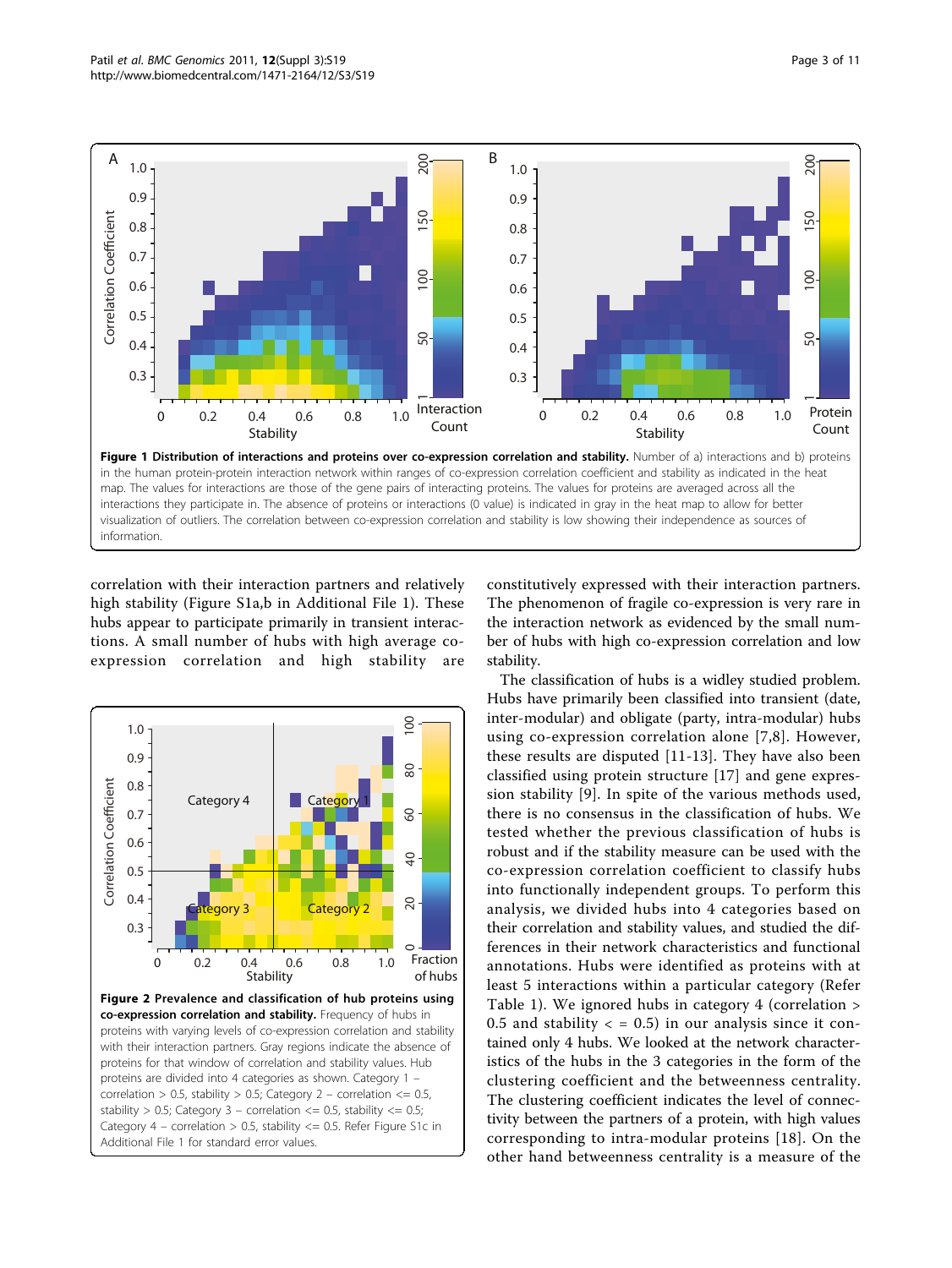| Tvpe                  | Average clustering coefficient | Average betweenness centrality (10 <sup>-4</sup> ) |
|-----------------------|--------------------------------|----------------------------------------------------|
| Category 1 (41 hubs)  | $0.231 + 0.017*$               | $5.56 + 0.53$                                      |
| Category 2 (264 hubs) | $0.099 \pm 0.016$              | $36.32 + 2.41$                                     |
| Category 3 (315 hubs) | $0.154 + 0.004$                | $10.91 + 2.79$                                     |

<span id="page-3-0"></span>Table 1 Network characteristics of hub proteins in 3 categories.

Average clustering coefficient and betweenness centrality for 3 categories of hubs based on co-expression correlation and stability. Category 1 - correlation > 0.5, stability > 0.5; Category 2 – correlation <= 0.5, stability > 0.5; Category 3 – correlation <= 0.5, stability <= 0.5. Differences in the distributions of Hub categories 1, 2 and 2, 3 are statistically significant at  $p \ll 0.001$ .

\* 95% confidence intervals for average clustering coefficient and betweenness centrality for hubs in each category.

number of shortest paths that go through the protein with higher values indicating inter-modular proteins [[19](#page-10-0)]. Average values of clustering coefficients and betweenness centrality were calculated using Equations 4 and 5 (See Methods).

Hubs in Category 1 have a high clustering coefficient and low betweenness centrality (Table 1, See also Figure S2 in Additional File [1](#page-9-0)). These hubs have a high coexpression correlation and a high stability with their interaction partners. Taken together, this implies that hubs in Category 1 correspond to obligate hubs or intra-modular hubs that are parts of complexes and constitutively expressed with their interaction partners. A Gene Ontology (GO) term enrichment analysis confirms this result with significantly enriched terms like DNA replication initiation, DNA replication checkpoint, proteasome core complex, MCM complex, etc (Tables S2-S4 in Additional File [1\)](#page-9-0). Examples of category 1 hubs include proteasome complex subunits and ORC subunits among others.

On the other hand, Category 2 hubs, which have a low co-expression correlation and high stability, have low a clustering coefficient and high betweenness centrality indicating their inter-modular nature. The low coexpression correlation of these hubs denotes the ability to participate in transient interactions. The high stability values show low levels of bias in the correlation coefficients. These hubs are significantly enriched for GO terms like Ras protein signal transduction, ATP binding and transcription factor complex among others (Tables S2-S4 in Additional file [1\)](#page-9-0), signifying roles in signal transduction and transcription regulation. BRCA2, p53 and NF kappa B are some of the hubs in category 2. Categories 1 and 2 correspond to the party and date hubs respectively, as proposed by Han et al. [[7](#page-10-0)]. This distinction is further supported by the fact that hubs in both these categories show high co-expression stability indicating that their co-expression correlation coefficients are not fragile.

Hubs in category 3 have low co-expression correlation and low stability with their interaction partners. The low co-expression correlation and stability indicates high variation in co-expression and fragile correlation coefficients. These hubs have network characteristics

that are intermediate to those of category 1 and 2 hubs, with low clustering coefficient but also low betweenness centrality. This indicates that the hubs in category 3 are neither inter-modular, nor intra-modular, but belong to an entirely different class. GO term analysis confirms this result by showing significantly enriched terms like nuclear mRNA splicing via spliceosome, mRNA transport and RNA binding, spliceosome (Tables S2-S4 in Additional file [1\)](#page-9-0). This class includes several small nuclear ribonucleoproteins. In spite of their inherent functional differences, the hubs in categories 2 and 3 are often combined into a single class of transient (date, inter-modular) hubs in classification systems using average co-expression correlation coefficient alone. The use of stability helps separate these hubs further into two functionally distinct groups.

This result demonstrates the ability of the stability measure as an information source that is independent of the co-expression correlation coefficient. More importantly, this analysis shows that the currently accepted classification of hubs into just two types -transient and obligate - using co-expression correlation coefficient alone, is insufficient to separate the many functionally distinct groups that exist in the PPI network. Using different measures along with the co-expression correlation coefficient will improve the identification of these groups.

#### Intrinsic disorder in interacting proteins

Intrinsic disorder has been extensively studied in protein-protein interaction networks [[20-23\]](#page-10-0). Its relationship with gene expression was studied by Edwards et al. who found that high levels of disorder are associated with low levels of gene expression, expect for a few highly disordered proteins [[6\]](#page-10-0). Here, we investigated if co-expression stability information provides new insights in the co-expression patterns of disordered proteins. We studied the average levels of intrinsic disorder in proteins for various values of co-expression correlation and stability (Figure [3\)](#page-4-0). Figure [3a](#page-4-0) shows an inverse relationship between intrinsic disorder and co-expression correlation in proteins (Spearman's rank correlation=-0.109, p < 0.0001). Proteins with high levels of intrinsic disorder have low average co-expression correlation with their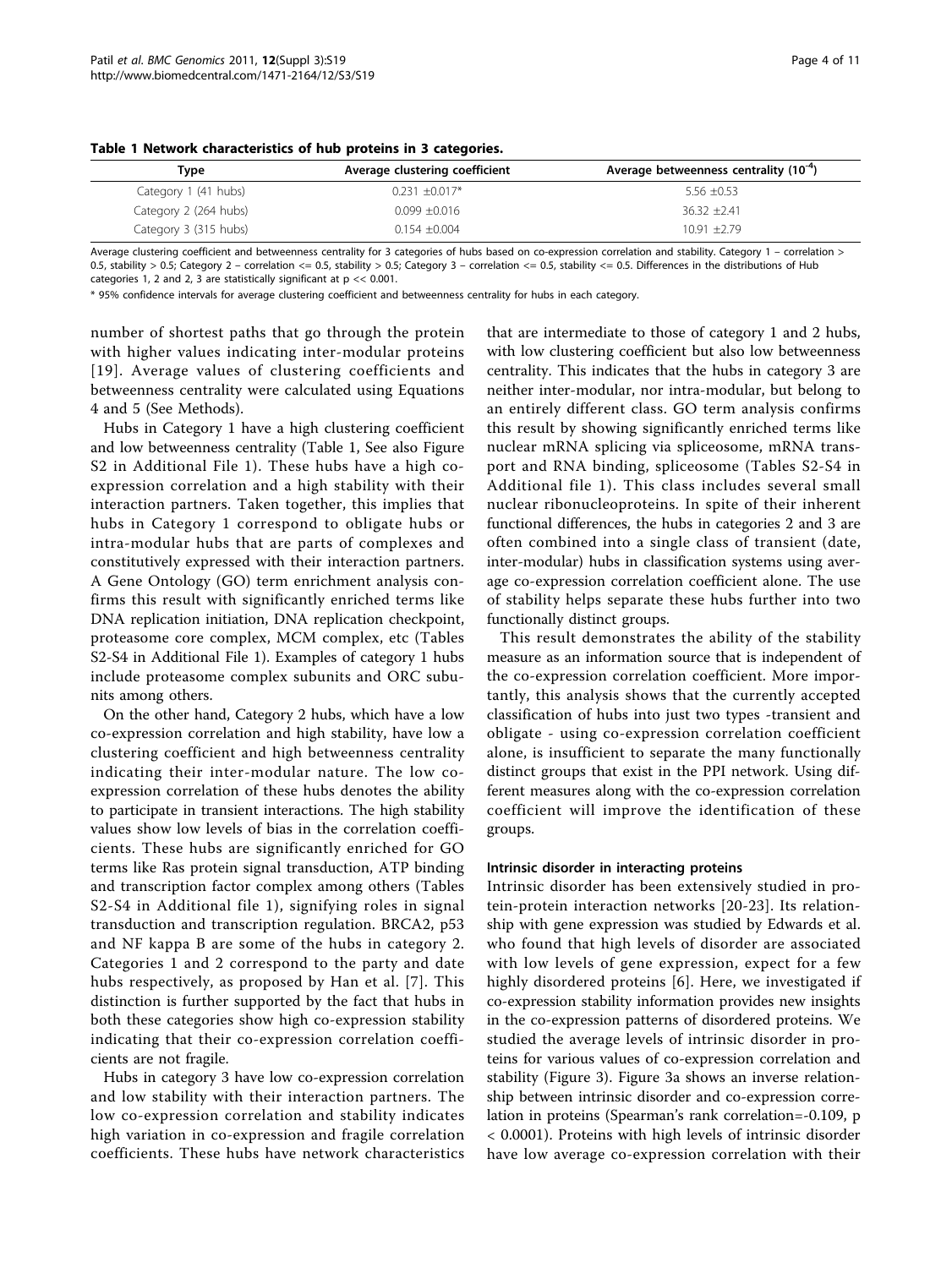<span id="page-4-0"></span>

interaction partners (Figure S3b in Additional File [1\)](#page-9-0). These proteins also show, on average, higher stability than ordered proteins (Figure 3b, p < 0.0001. Refer Figure S3b in Additional File [1](#page-9-0)). Thus, these proteins participate in transient interactions with robust coexpression correlation coefficients. They include the hubs in Category 2. The amounts of proteins with high levels of intrinsic disorder are known to be tightly regulated in the cell through the regulation of their transcript levels [[24](#page-10-0),[25\]](#page-10-0), which suggests their participation in transient interactions. The importance of the role played by intrinsic disorder in transient protein-protein interactions has been extensively studied [\[26](#page-10-0)]. The heat map in Figure 3c provides further insights. It shows that the levels of intrinsic disorder are also high in a few

proteins having high co-expression correlation and stability with their interaction partners. These proteins participate in obligate interactions as members of complexes and include hubs in category 1. Though the number of such proteins is small, their characteristics appear to be very distinct. These results are also in agreement with an earlier study by Higurashi et al. who found high levels of intrinsic disorder in stable, complex-forming hubs [\[17\]](#page-10-0). Thus, our results support the previously suggested hypothesis that proteins with high levels of disorder are either tightly regulated and participate in transient interactions, or are constitutively expressed and exist as subunits of stable complexes [\[25\]](#page-10-0).

Finally, when combined with the previously described categories in hubs, this result shows that not all hubs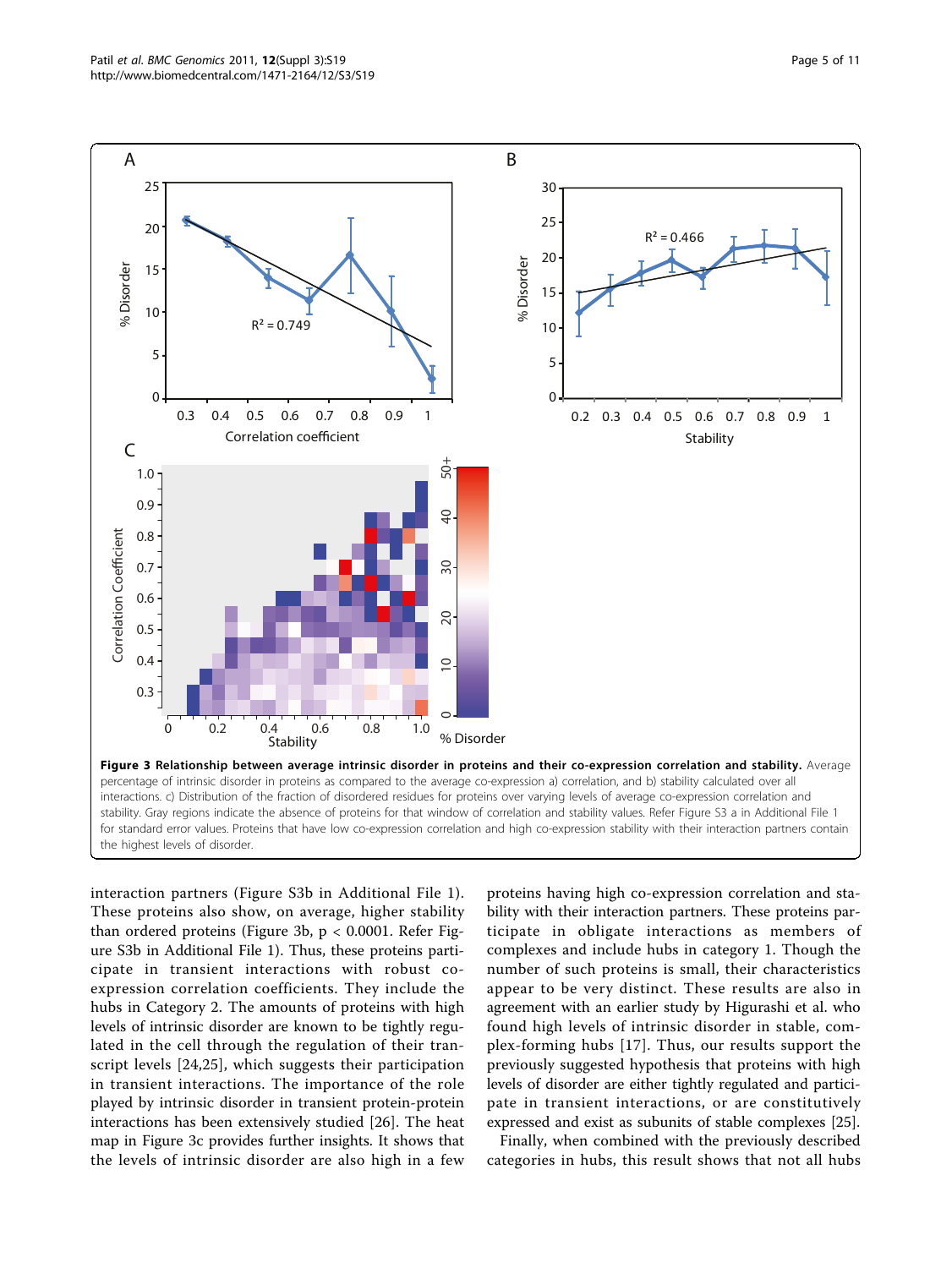have high levels of intrinsic disorder. Specifically, hubs in categories 1 and 2 show high levels of intrinsic disorder. On the other hand, hubs in category 3, which have fragile co-expression correlation, show low levels of disorder. It is possible that the fragile patterns of coexpression are not conducive to the presence of large disordered regions in these proteins. Thus, with the help of co-expression stability and correlation information, we can conclude that the amount of intrinsic disorder affects the expression patterns of hubs, and proteins, in general.

#### Interactions between ordered and disordered proteins

Given the differences in the levels of co-expression patterns of proteins with high levels of intrinsic disorder, we examined these patterns for interactions between proteins with high or low levels of disorder. We specifically looked at distributions of co-expression correlation and stability for interactions where both interacting proteins have high levels of intrinsic disorder (intrinsic disorder >= 30%), one protein has high levels of intrinsic disorder, and both proteins are ordered (intrinsic disorder  $< 30\%$ ).

Figure [4](#page-6-0) shows the distinct patterns of co-expression correlation and stability made by each of the three types of interactions. The co-expression patterns of two largely disordered interacting proteins and two largely ordered ones shows the greatest difference. Disordered protein pairs show lower co-expression correlation and higher stability as compared to ordered protein pairs (Figure S5 in Additional File [1,](#page-9-0) p<0.001). An example is the interaction between two largely disordered proteins, the nuclear receptor coactivator NCOA6, and the histone acetyl transferase CREB-binding protein (CREBBP), which is thought to result in transcriptional activation. The low co-expression and high stability suggest transient interactions which in turn may be the effect of tighter regulation of disordered proteins. The heat map in Figure [4C](#page-6-0) also shows a small population of interacting disordered proteins with high co-expression correlation and stability indicative of obligate interactions like that between the Jun and Fos proteins, or Jun and AP1 both of which function in transcription regulation. Interactions between ordered and disordered proteins also show low co-expression correlation but with low average stability. These properties are primarily associated with transient interactions with fragile co-expression correlation coefficients.

These results show that interacting protein pairs with varying levels of intrinsic disorder show distinct patterns of not only co-expression correlation, but also stability, being either constitutively or transiently expressed with their partner proteins.

#### Essential and disease genes

The co-expression patterns of disease and essential genes in the human PPI network have been extensively studied [[3,4](#page-10-0)]. We identified disease and essential genes in the PPI network as in Goh et al. [[3\]](#page-10-0) (See Methods). Figure [5](#page-7-0) (Figure S6 in Additional File [1](#page-9-0)) shows the average co-expression correlation and stability of disease and essential genes with their interaction partners in the PPI network. Disease genes have a lower average coexpression correlation and a higher average stability than non-disease genes ( $p < 0.0001$ ). Essential and nonessential genes also show a similar pattern ( $p < 0.0001$ ). Essential disease genes show the lowest co-expression correlation and highest stability, while non-essential non-disease genes show the lowest stability and highest co-expression correlation ( $p < 0.0001$ ). The pattern of low co-expression correlation and high stability in disease and essential genes is indicative of transient interactions with correlation coefficients that are not biased or fragile. Thus, different types of genes not only have distinct patterns of co-expression but also of stability. Finally, non-essential disease genes have high co-expression correlation and stability with their interaction partners suggesting their participation in obligate interactions.

For a more detailed analysis of the correlation and stability patterns of genes in various types of diseases, we divided the disease genes into distinct classes as given by Goh. et al. [[3](#page-10-0)]. We found that though the average correlation coefficient of these genes with their interaction partners is similar (average 0.3), the co-expression stability shows relatively greater variation (Figure [6](#page-7-0) and Figure S7 in Additional File [1](#page-9-0)). For example, the genes implicated in neurological diseases have a low average co-expression stability as compared to those implicated in hematological diseases (Figure S8 in Additional File [1\)](#page-9-0) demonstrating that the genes responsible for neurological diseases show fragile co-expression patterns with their interaction partners, as compared to those implicated in hematological diseases.

Thus, co-expression stability provides additional information about genes and their functions when used with gene co-expression correlation.

#### **Discussion**

Gene co-expression stability has been used to identify the functional relationship between pairs of coexpressed genes in Arabidopsis thaliana[14]. However, functional relation is a foregone conclusion in the context of two interacting proteins. Hence, we tried to assess the utility of co-expression stability of interacting proteins in order to elucidate the relationships between proteins and the nature of their interactions. This is an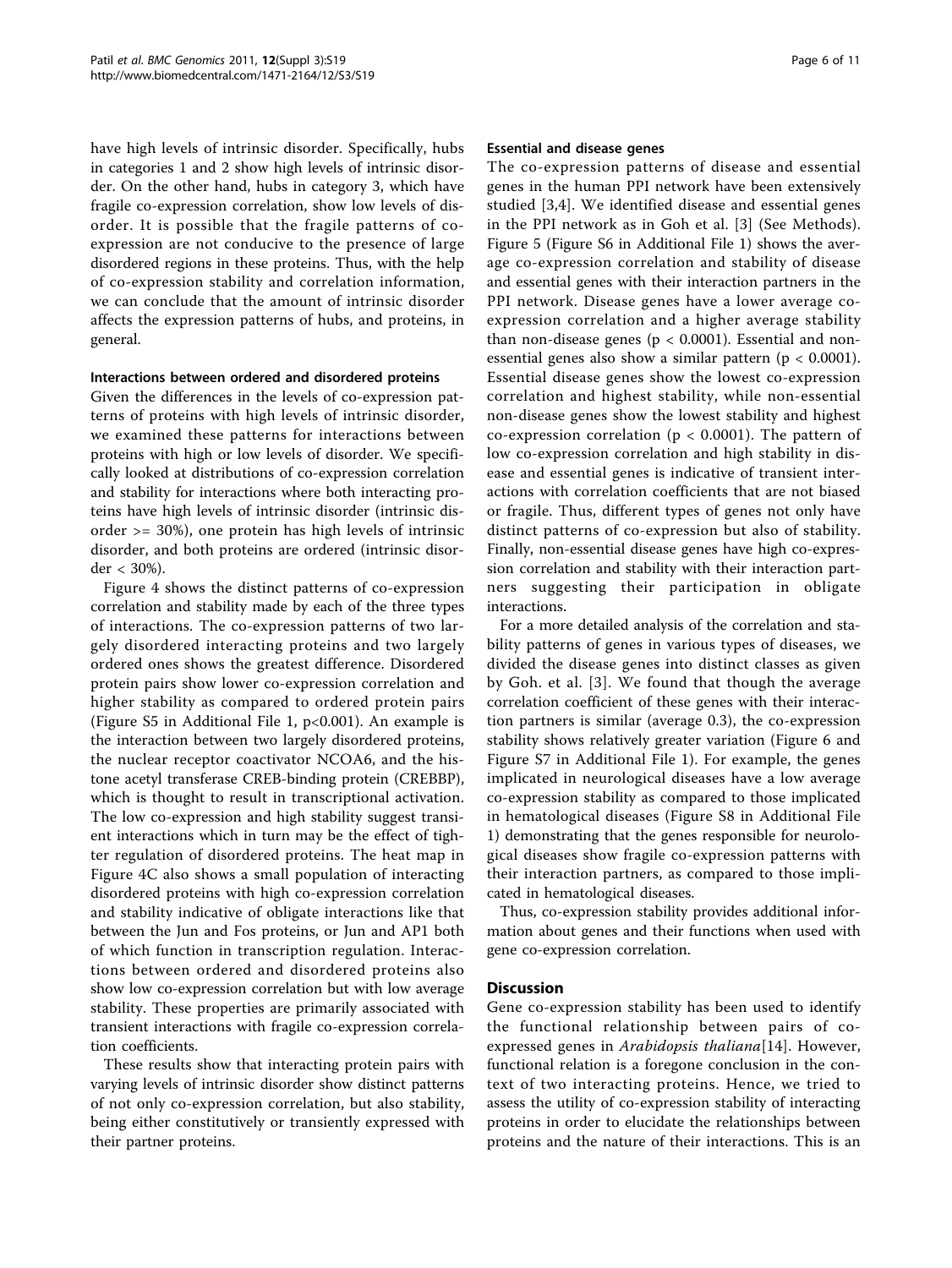<span id="page-6-0"></span>

important aspect of the study of PPI networks, since the current static data of protein interactions does not necessarily reflect the spatial and temporal relationships between the interacting proteins under physiological conditions. Our primary goal throughout this study has been to look for specific patterns of stability in distinct groups of proteins and interactions, which are separate from their patterns of co-expression correlation. We were able to find such differences in several groups of proteins and interactions, allowing us to conclude that stability is an informative measure, which when used in combination with co-expression correlation, provides information that is otherwise inaccessible.

A case in point is the identification of a class of hubs having characteristics that are distinct from the currently accepted transient and obligate hubs. Not only does this result highlight the usefulness of the stability measure, but it also shows the insufficiency of using the co-expression correlation alone as a means of classifying hubs. Different measures like stability are needed to broaden this classification. Gene expression stability has been proposed as one such measure [[9\]](#page-10-0), as is simple GO term based classification [[13](#page-10-0)].

The distinct patterns of co-expression correlation and stability for proteins with different levels of intrinsic disorder, and different disease annotations, further confirm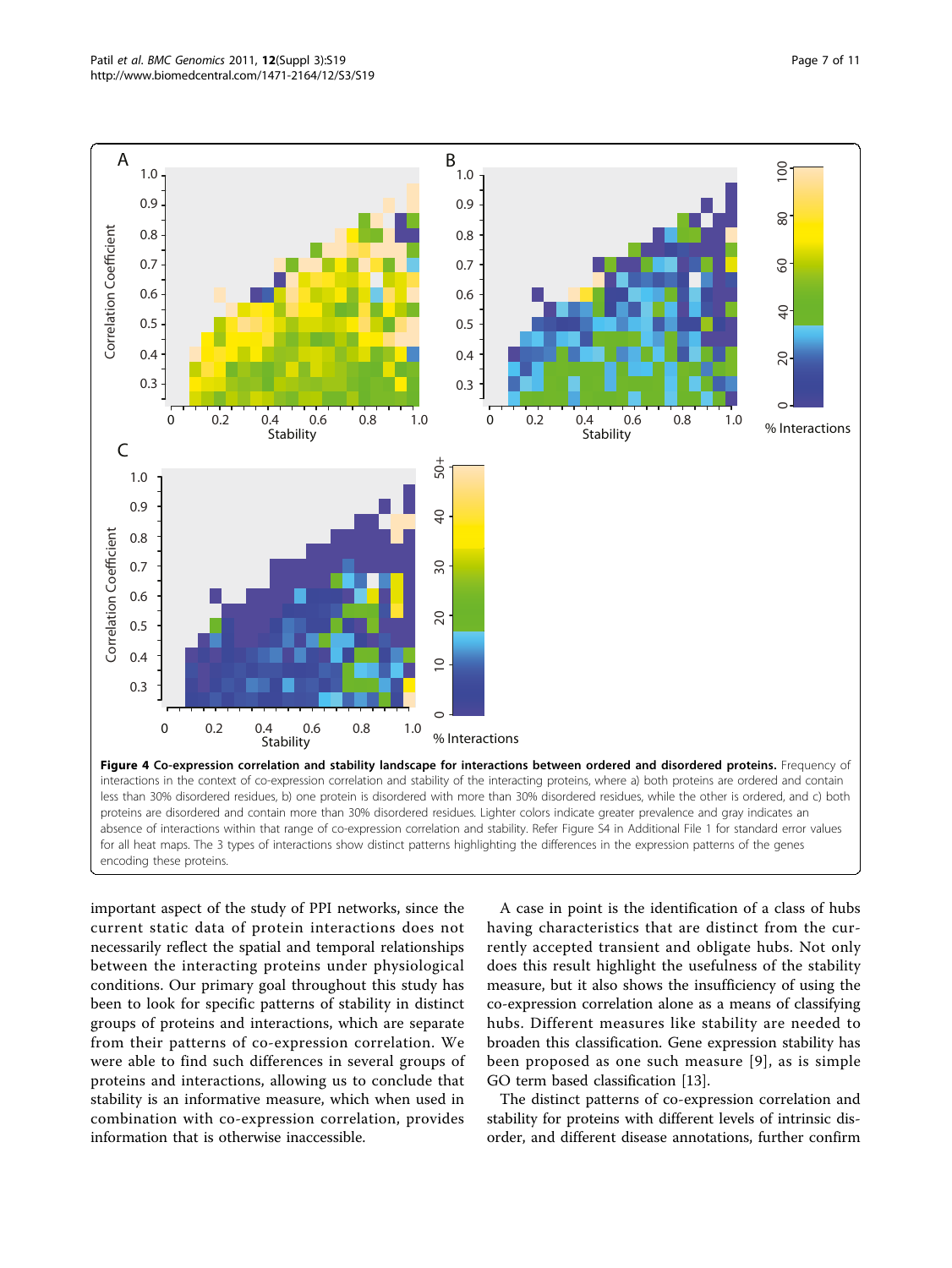<span id="page-7-0"></span>

the utility of using the combination of correlation and stability. This also leads to new insights about the proteins and their properties. For instance, we find that proteins with low co-expression stability have low levels of intrinsic disorder. In another example it is observed that non-essential disease genes primarily participate in obligate interactions as indicated by their high correlation and stability. Such inter-relationships are easily elucidated through the combined usage of correlation coefficients and stability.

Other measures that have been similarly used in combination with the co-expression correlation include the gene expression variability and the rank of co-expression correlation. The gene expression variability, in the form of standard deviation, has been successfully used to clas-

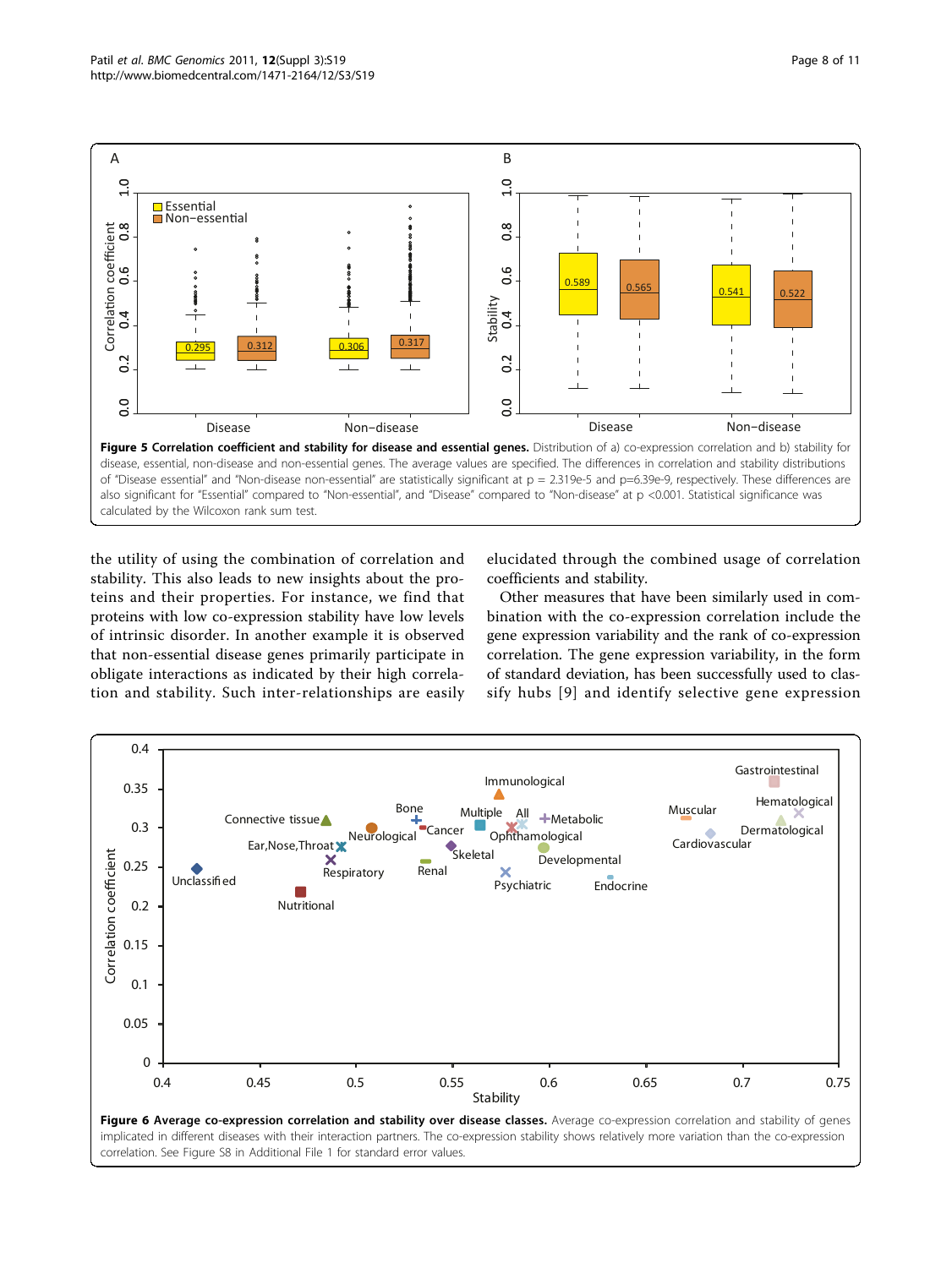patterns [\[27](#page-10-0)]. Rank of co-expression correlation between genes has also been used to address the issue of bias in co-expression correlation. The absolute values of correlation often change with the samples used for calculation making it difficult to introduce a single threshold value to determine significantly correlated gene pairs. The rank of correlation provides a solution for this problematic bias. It works as a better indicator of functionally related genes than the correlation coefficient [[28](#page-10-0)]. Since rank of correlation is a general approach, multidimensional correlation – that have been used to calculate the stability - can be converted into multidimensional rank by considering the rank of correlation in each dimension. We have not checked the efficiency of the multidimensional rank, but it will be interesting to compare the results obtained using the stability measure with rank measures as well.

It is also conceivable to use the stability measure as a parameter in prediction studies along with the coexpression correlation, either in the prediction of different classes of proteins, like disordered or ordered, or those that are active in different diseases or functional modules. The gene co-expression stability is an extensible and easily accessible measure. Values for gene coexpression stability can be obtained for several species, including human, from COXPRESdb [\[29](#page-10-0)], and for Arabidopsis thaliana from ATTEDII [[30\]](#page-10-0). In this study, we have limited ourselves to assessing the utility of this measure. However, each of the findings needs to be explored independently in greater detail.

## Conclusions

We assessed the utility of the gene co-expression stability as a measure for further understanding the properties of proteins and their inter-relationships within the human protein-protein interaction network, in combination with gene co-expression correlation. We demonstrate that different types of proteins and interactions not only show distinct patterns of co-expression correlation but also of co-expression stability. We show the inadequacy of co-expression correlation as a means of classifying hubs and find that stability improves its performance. Specifically, we identify transient and obligate hubs along with a previously unknown type that is functionally distinct. Other patterns that we elucidated include low co-expression correlation and high stability of protein with high levels of intrinsic disorder. This combination of parameters also gives distinct co-expression patterns for pairs of interacting proteins that are highly ordered or disordered. We also show that disease and essential genes have very high co-expression stability and thus stable co-expression patterns with their interaction partners, independent of their co-expression correlation. Finally, we show that genes in different classes of diseases have distinct co-expression stability providing a possible means of distinguishing them based on co-expression and interaction patterns. Thus, we show that gene co-expression stability is a useful measure to be used in concert with co-expression correlation and provides additional information leading to a better understanding of proteins in PPI networks. Future prospects include studying each of the results obtained here in greater detail, comparing our results with other measures of gene co-expression stability, as well as implementing a predictor using this combination in the prediction of membership of proteins to distinct classes.

## Methods

High confidence human protein-protein interactions were taken from the HitPredict [[15](#page-10-0)] database. Hubs within the entire network were denoted as proteins with 5 or more interactions. This definition of hubs has previously been shown to be robust [[31\]](#page-10-0). Hubs in each category based on gene expression correlation and stability, were denoted as proteins having 5 or more interacting partners with whom they show specific levels of coexpression correlation and stability as required by the category cutoffs.

Gene expression correlation coefficients and gene expression stability values were calculated as described in Kinoshita and Obayashi [[14\]](#page-10-0). Gene expression correlation coefficients were calculated for interacting protein pairs over 18800 human samples obtained from the Gene Expression Omnibus [[16\]](#page-10-0). These were normalized using the MAS5 algorithm in R. Principal Component Analysis (PCA) was performed in sample space and the resulting PCs were obtained. The correlation coefficient (cor0) was calculated in PC space, as the Pearson's Correlation Coefficient (PCC), using the top 3894 PCs which corresponded to 80% of the variation in gene expression. This cutoff was chosen based on data from the previous study which showed that only 23.8% of the PCs represent 80% of the variation in gene expression followed by a rapid decline in the contribution of the PCs [[14](#page-10-0)]. Subsequently, 10 correlation coefficients (cor1, cor2, cor3 ..., cor 10) were calculated on the removal of the  $1^{st}$ ,  $2^{nd}$ ,  $3^{rd}$ , ...  $10^{th}$  PC. The top 10 PCs were chosen since they approximately correspond to the number of "informative experiments" as previously suggested [\[32](#page-10-0)]. These correlation coefficients were then used to calculate the co-expression stability using the formula obtained from [[14](#page-10-0)], as shown below in equation 1.

$$
S = \frac{\sum_{i=0}^{N} (\max\{cor_i, 0\})}{(N+1) \times cor_{max}} \tag{1}
$$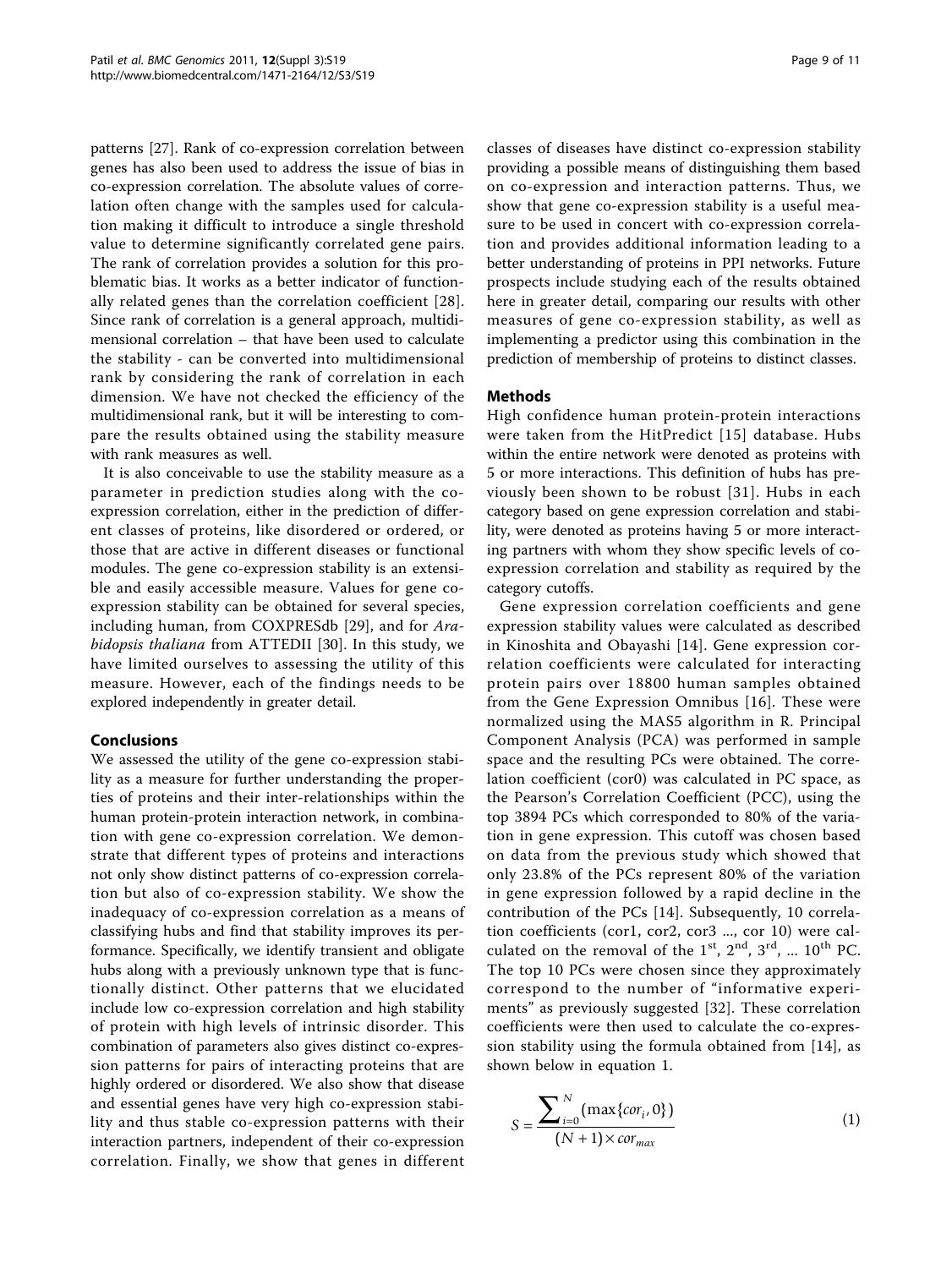<span id="page-9-0"></span>where  $cor<sub>i</sub>$  is the correlation without the first i PCs, *cor<sub>max</sub>* is the maximum value from *cor<sub>0</sub>* to *cor<sub>10</sub>*,  $i = 0$ .  $N$ , and  $N = 10$ .

Pairs of genes with  $cor_0$  less than 0.2 were ignored since the stability measure for these was not found to be sufficiently informative. Using protein pairs in the interaction network with co-expression correlation and stability values, resulted in 8182 interactions among 3715 proteins.

Average co-expression correlation coefficient for a protein is calculated as follows:

$$
\overline{r_a} = \frac{1}{n} \sum_{i=1}^n r_{ai} \tag{2}
$$

where  $n =$  number of interactions of the protein,

 $r_{ai}$  = co-expression correlation coefficient in PC space (cor0 in equation (1)) for genes of protein  $\alpha$  and it's  $i^{th}$ interaction partner

Average stability for a protein was similarly calculated as:

$$
\overline{S_a} = \frac{1}{n} \sum_{i=1}^{n} S_{ai}
$$
 (3)

where  $n =$  number of interactions of the protein,

 $S_{ai}$  = co-expression stability for genes of protein *a* and it's  $i^{th}$  interaction partner as calculated by equation (1)

Clustering coefficient and betweenness centrality for each protein in the PPI network were calculated using the Netanalyzer plugin [\[33](#page-10-0)] in Cytoscape [\[34](#page-10-0)].

Average clustering coefficient for hubs in a category i,  $i = 1..3$ , was calculated as:

$$
\overline{CC}_i = \frac{1}{N} \sum_{j=1}^{N} CC_j
$$
 (4)

where  $N =$  number of hubs in category *i*,

 $CC_i$  = clustering coefficient of hub *j* in category *i* Similarly average betweenness centrality for hubs in a

category  $i$ ,  $i = 1..3$ , was calculated as:

$$
\overline{BC_i} = \frac{1}{N} \sum_{j=1}^{N} BC_j
$$
 (5)

where  $N =$  number of hubs in category *i*,

 $BC_i$  = clustering coefficient of hub *j* in category *i* 

Significantly enriched Gene Ontology (GO) terms [[35](#page-10-0)] for Biological Process, Molecular Function and Cellular Component in each category of hubs were determined separately using the hypergeometric distribution at a significance level of p < 0.01.

Intrinsic disorder was predicted in all proteins using the program metaPrDOS [[36](#page-10-0)] at a false positive rate of 5%. Regions with 30 consecutive residues predicted as disordered were considered as disordered regions. Interaction types were assigned based on the intrinsic disorder content in the interacting proteins. Table S5 in Additional File 1 gives the number of interactions in each type.

Disease and essential genes were obtained as in Goh et al. [[3\]](#page-10-0) Disease annotations for proteins in the PPI network were obtained from the Online Mendelian Inheritance in Man (OMIM) [[37](#page-10-0)]. Essential genes were identified as orthologs of mouse genes whose disruption was lethal in the embryonic or postnatal stages, as obtained from Mouse Genome Informatics (MGI) [[38](#page-10-0)]. Disease classes, as given by Goh et al. [\[3\]](#page-10-0), were assigned to disease genes. The number of disease and essential genes found in the dataset are shown in Table S6 in Additional File 1.

## Additional material

[Additional File 1: S](http://www.biomedcentral.com/content/supplementary/1471-2164-12-S3-S19-S1.pdf)upplementary materials Supplementary figures and tables.

#### List of abbreviations

PPI: Protein-protein interaction; GO: Gene Ontology; PCA: Principal component analysis; PC: Principal component; PCC: Pearson's correlation coefficient.

#### Acknowledgements and funding

We would like to thank Dr. Takashi Ishida for help with predicting the disordered regions in proteins using metaPrDOS. Computation time was provided by the Super Computer System, Human Genome Center, Institute of Medical Science, University of Tokyo. This work was supported by the Annual Research Budget provided to KK by the Graduate School of Information Science, Tohoku University and Japan Society for the Promotion of Science (JSPS) through its Funding Program for World-Leading Innovative R&D in Science and Technology (FIRST Program). This article has been published as part of BMC Genomics Volume 12 Supplement 3, 2011: Tenth International Conference on Bioinformatics – First ISCB Asia Joint Conference 2011 (InCoB/ISCB-Asia 2011): Computational Biology. The full contents of the supplement are available online at [http://](http://www.biomedcentral.com/1471-2164/12?issue=S3) [www.biomedcentral.com/1471-2164/12?issue=S3](http://www.biomedcentral.com/1471-2164/12?issue=S3).

#### Author details

<sup>1</sup>Human Genome Center, Institute of Medical Science, The University of Tokyo, 4-6-1 Shirokane-dai, Minato-ku, Tokyo 108-8639, Japan. <sup>2</sup>Graduate School of Information Sciences, Tohoku University, 6-3-09, Aramaki-aza-aoba, Aoba-ku, Miyagi, 982-0036, Japan. <sup>3</sup> Bioinformatics Research and Development, Japan Science and Technology Corporation, 4-1-8 Honcho, Kawaguchi, Saitama 332-0012, Japan.

#### Authors' contributions

AP and KK conceived of the study, prepared raw data, analyzed results and drafted the manuscript. KN analyzed results and provided computational resources. All authors read and approved the final manuscript.

#### Competing interests

The authors declare that they have no competing interests.

Published: 30 November 2011

#### References

1. Soong T-t, Wrzeszczynski KO, Rost B: [Physical protein-protein interactions](http://www.ncbi.nlm.nih.gov/pubmed/18829707?dopt=Abstract) [predicted from microarrays.](http://www.ncbi.nlm.nih.gov/pubmed/18829707?dopt=Abstract) Bioinformatics 2008, 24(22):2608-2614.